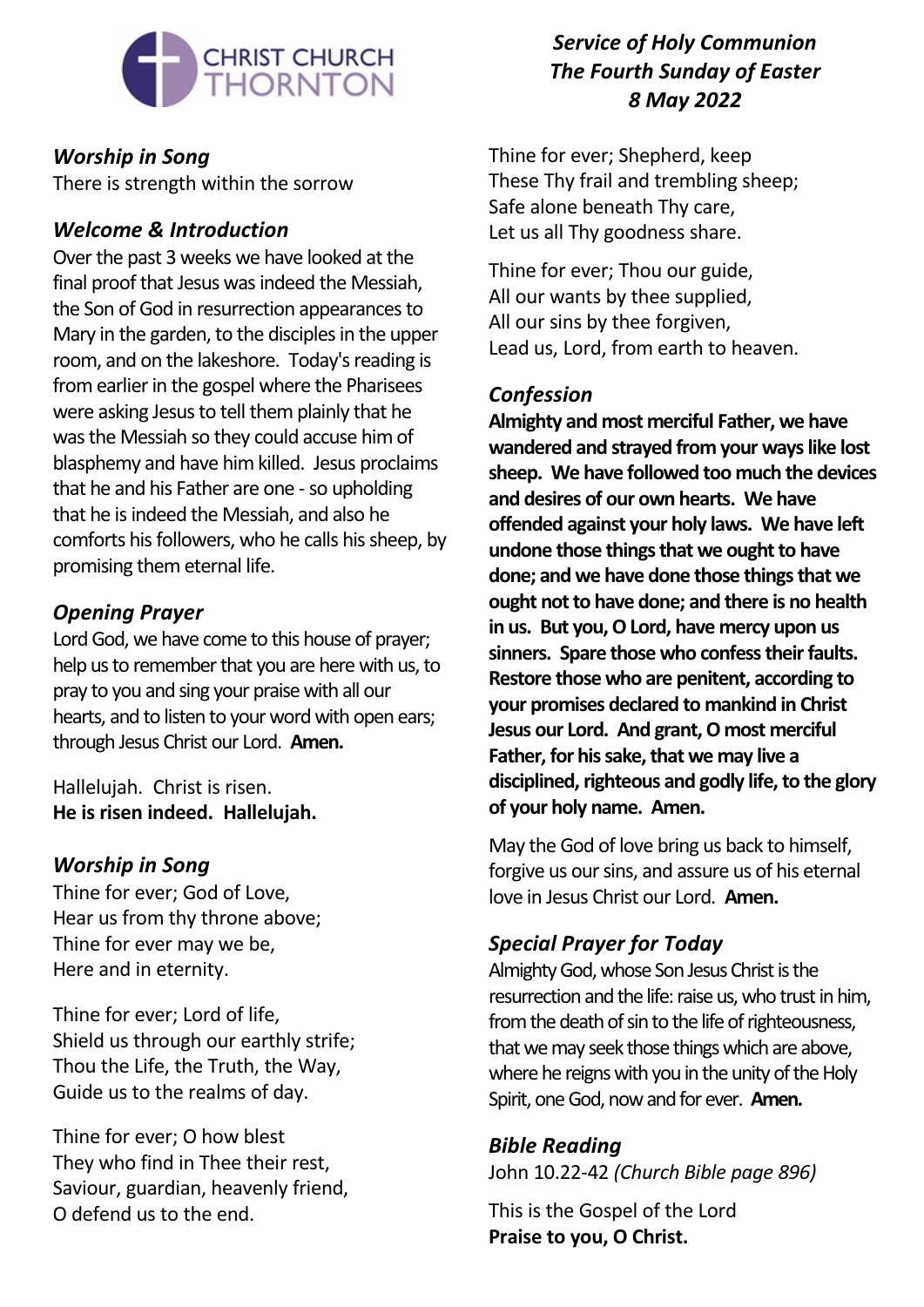### *Sermon*

# *Worship in Song*

The King of love is my delight His eyes are fire His face is light The First and Last the Living One, His name is Jesus And from His mouth there comes a sound That shakes the earth and splits the ground And yet this voice is life to me, the voice of Jesus

 And I will sing my songs of love Calling out across the earth The King has come, the King of love has come And troubled minds can know His peace Captive hearts can be released The King has come, the King of love has come

My Lover's breath is sweetest wine I am His prize and He is mine How can a sinner know such joy because of Jesus The wounds of love are in His hands The price is paid for sinful man Accepted child forgiven son, because of Jesus

 And my desire is to have You near Lord You know that You are welcome here Before such love before such grace I will let the walls come down

# *The Apostles Creed*

Do you believe and trust in God the Father? **I believe in God, the Father almighty, creator of heaven and earth.**

Do you believe and trust in his Son Jesus Christ? **I believe in Jesus Christ, his only Son, our Lord who was conceived by theHoly Spirit, born of the Virgin Mary,suffered under Pontius Pilate, was crucified, died and was buried; he descended to the dead. On the third day he rose again; he ascended into heaven, he is seated atthe right hand ofthe Father, and he will come to judge the living and the dead.**

Do you believe and trust in the Holy Spirit? **I believe in the Holy Spirit, the holy catholic Church, the communion of saints, the forgiveness of sins, the resurrection of the body, and the life everlasting. Amen.**

### *Prayers*

*At the end:* Merciful Father, **accept these prayers for the sake of your Son, our Saviour Jesus Christ. Amen.**

### *The Peace*

The risen Christ came and stood among his disciples and said, 'Peace be with you.' Then were they glad when they saw the Lord. The peace of the Lord be always with you **and also with you.**

# *Offertory Prayer*

**Yours, Lord, is the greatness, the power, the glory, the splendour, and the majesty. For everything in heaven and on earth is yours. All things come from you, and of your own do we give you. Amen.**

# *The Eucharistic Prayer*

The Lord be with you. **And also with you**.

Lift up your hearts. **We lift them to the Lord.**

Let us give thanks to the Lord our God. **It is right to give thanks and praise.**

It is right to praise you, Father, Lord of all creation; in your love you made us for yourself. When we turned away you did not reject us, but came to meet us in your Son. **You embraced us as your children and welcomed us to sit and eat with you.**

In Christ you shared our life that we might live in him and he in us.

**He opened his arms of love upon the cross and made** for all the perfect sacrifice for sin.

On the night he was betrayed, at supper with his friends he took bread, and gave you thanks; he broke it and gave it to them, saying: Take, eat; this is my body which is given for you; do this in remembrance of me. **Father, we do this in remembrance of him: his body is the bread of life.**

At the end of supper, taking the cup of wine, he gave you thanks, and said: Drink this, all of you; this is my blood of the new covenant,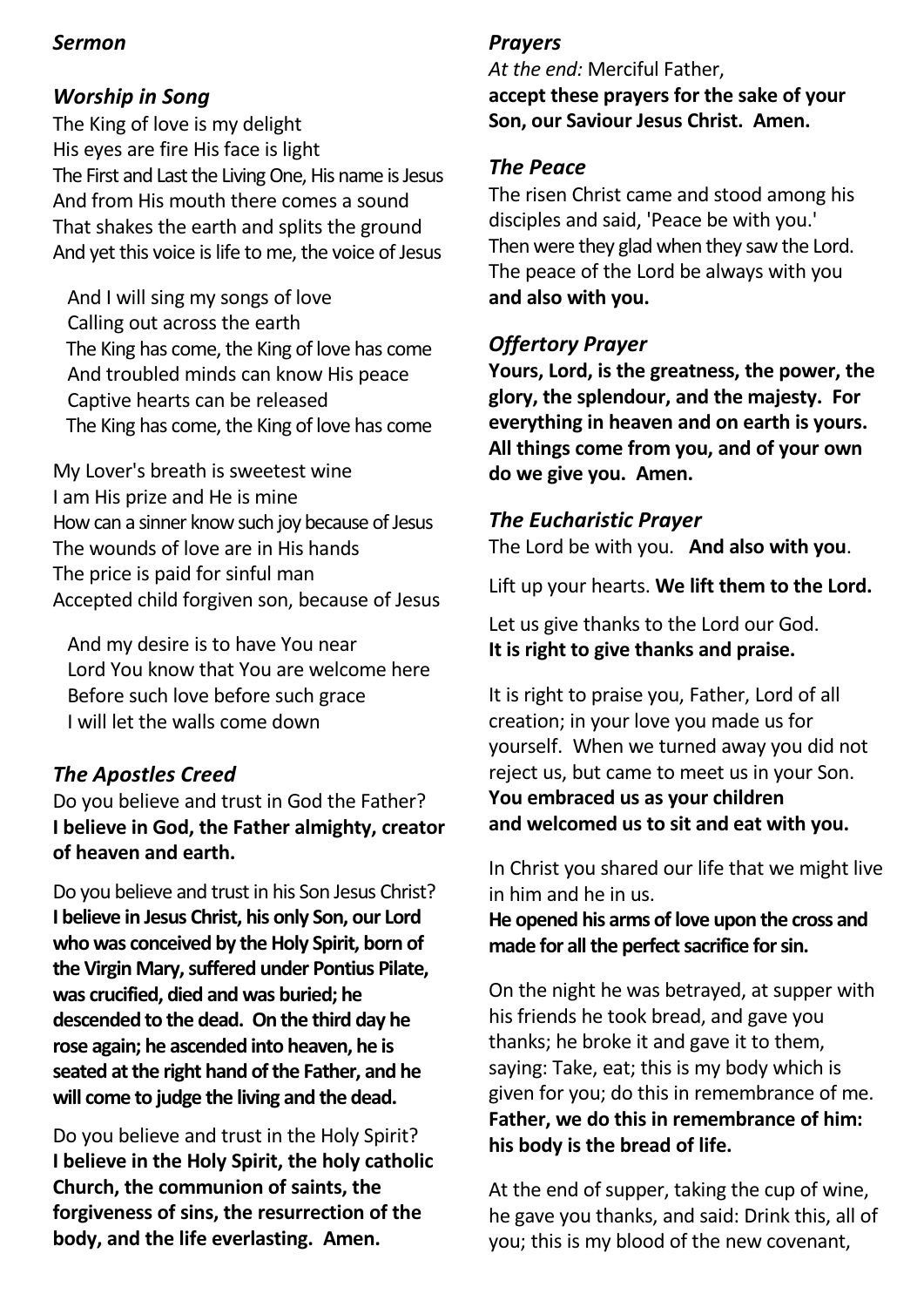which is shed for you for the forgiveness of sins; do this in remembrance of me. **Father, we do this in remembrance of him: his blood is shed for all.**

As we proclaim his death and celebrate his rising in glory, send your Holy Spirit that this bread and this wine may be to us the body and blood of your dear Son.

**As we eat and drink these holy gifts make us one in Christ, our risen Lord.**

With your whole Church throughout the world we offer you this sacrifice of praise and lift our voice to join the eternal song of heaven: **Holy, holy, holy Lord, God of power and might. Heaven and earth are full of your glory. Hosanna in the highest.**

### *The Lord's Prayer*

**Our Father in heaven, hallowed be your name, your kingdom come, your will be done, on earth as in heaven. Give us today our daily bread. Forgive us our sins as we forgive those who sin against us. Lead us not into temptation but deliver us from evil. For the kingdom, the power, and the glory are yours now and for ever. Amen.**

### *Breaking of the Bread*

We break this bread to share in the body of Christ. Though we are many, we are one body, because we all share in one bread.

#### *Giving of Communion*

Draw near with faith. Receive the body of our Lord Jesus Christ which he gave for you, and his blood which he shed for you. Eat and drink in remembrance that he died for you, and feed on him in your hearts by faith with thanksgiving.

#### *We receive communion*

#### *Song during Communion*

There is strength within the sorrow There is beauty in our tears And You meet us in our mourning With a love that casts out fear

You are working in our waiting Sanctifying us When beyond our understanding You're teaching us to trust

 Your plans are still to prosper You've not forgotten us You're with us in the fire and the flood Faithful forever perfect in love You are sov'reign over us

You are wisdom unimagined Who could understand Your ways Reigning high above the heavens Reaching down in endless grace

You're the lifter of the lowly Compassionate and kind You surround and You uphold me And Your promises are my delight

#### *Bridge*

 Even what the enemy means for evil You turn it for our good You turn it for our good And for Your glory Even in the valley You are faithful You're working for our good You're working for our good And for Your glory

#### *Song during Communion*

O love, how deep, how broad, how high, It fills the heart with ecstacy, that God, the Son of God, should take our mortal form for mortals' sake.

He sent no angel to our race, of higher or of lower place, but wore the robe of human frame, himself to this lost world came.

For us he was baptized, and bore his holy fast and hungered sore; for us temptation sharp he knew, for us the tempter overthrew.